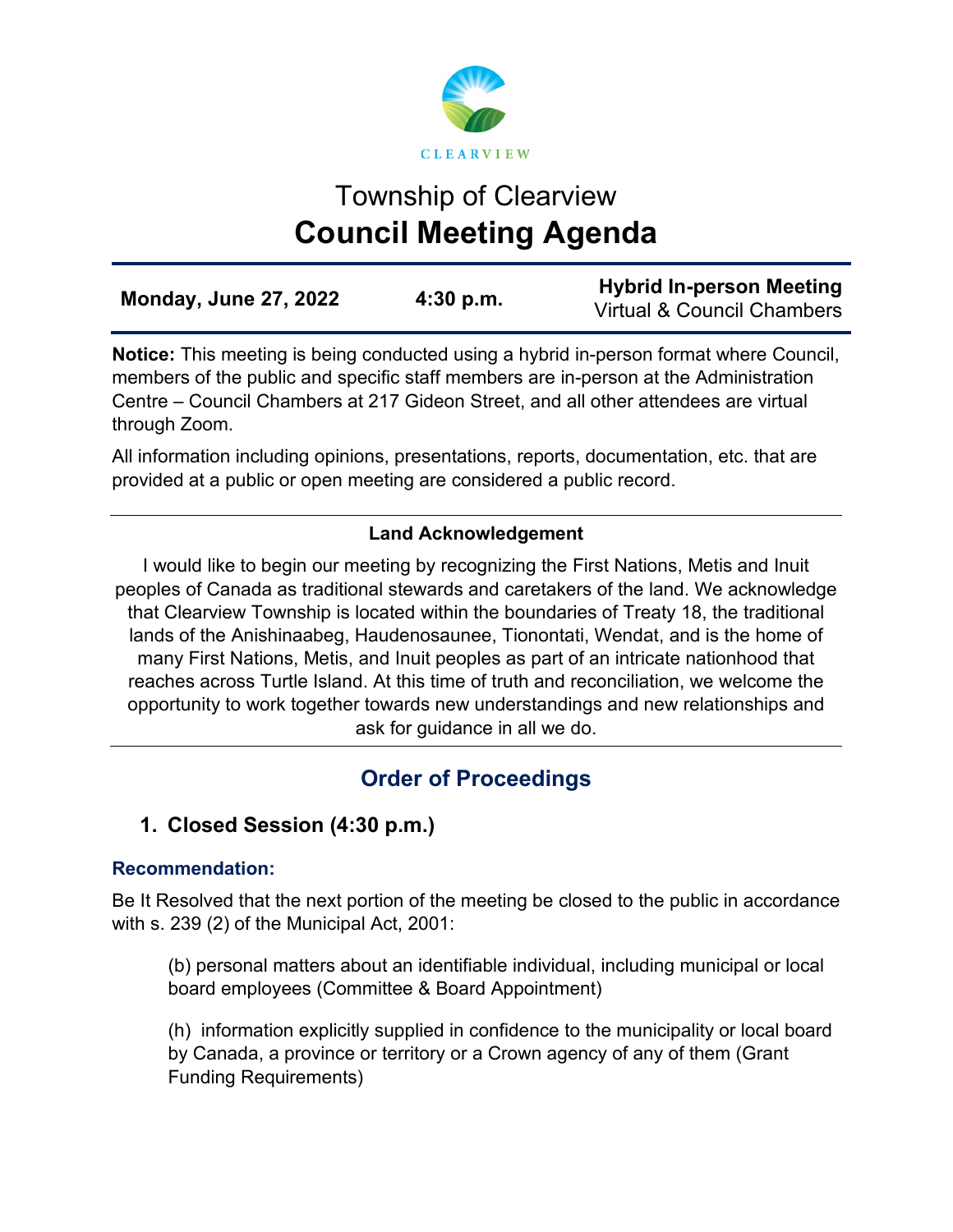**Items for Direction** (including Procedural Matters)

- a) Approval of Closed Meeting Minutes
- b) Item(s) for Closed Session:
	- Committee & Board Appointment
	- Grant Funding Requirements
- c) Identification of items to arise in Open Session
- d) Resolution to reconvene into Open Session

## **2. Approval of Agenda (5:30 p.m.)**

#### **Recommendation:**

Be It Resolved that Council of the Township of Clearview hereby approve the Agenda dated June 27, 2022 as presented.

## **3. Disclosure of Pecuniary Interest and General Nature Thereof**

## **4. Public Participation**

**Notice:** We are pleased to announce that we are inviting the public back into the Council Chambers for Council meetings. This means that public participation will no longer be conducted virtually through a written web portal. Members of the public wishing to participate and address Council, can do so by attending the meeting inperson in the Council Chambers located at 217 Gideon Street, Stayner.

#### **Be advised that comments and views expressed under Public Participation Period are not the views of the Township of Clearview, Council, or the Administration.**

- Public Participation is limited to 15 minutes
- Each Person is limited to 5 minutes
- Questions or comments are to be directed to the Mayor
- Questions shall not refer to personnel matters, litigation or potential litigation or planning matters that have already had a public meeting or any item considered confidential

#### **Remember, please share the time with your fellow citizens.**

#### **5. Deputations and Presentations**

No Items.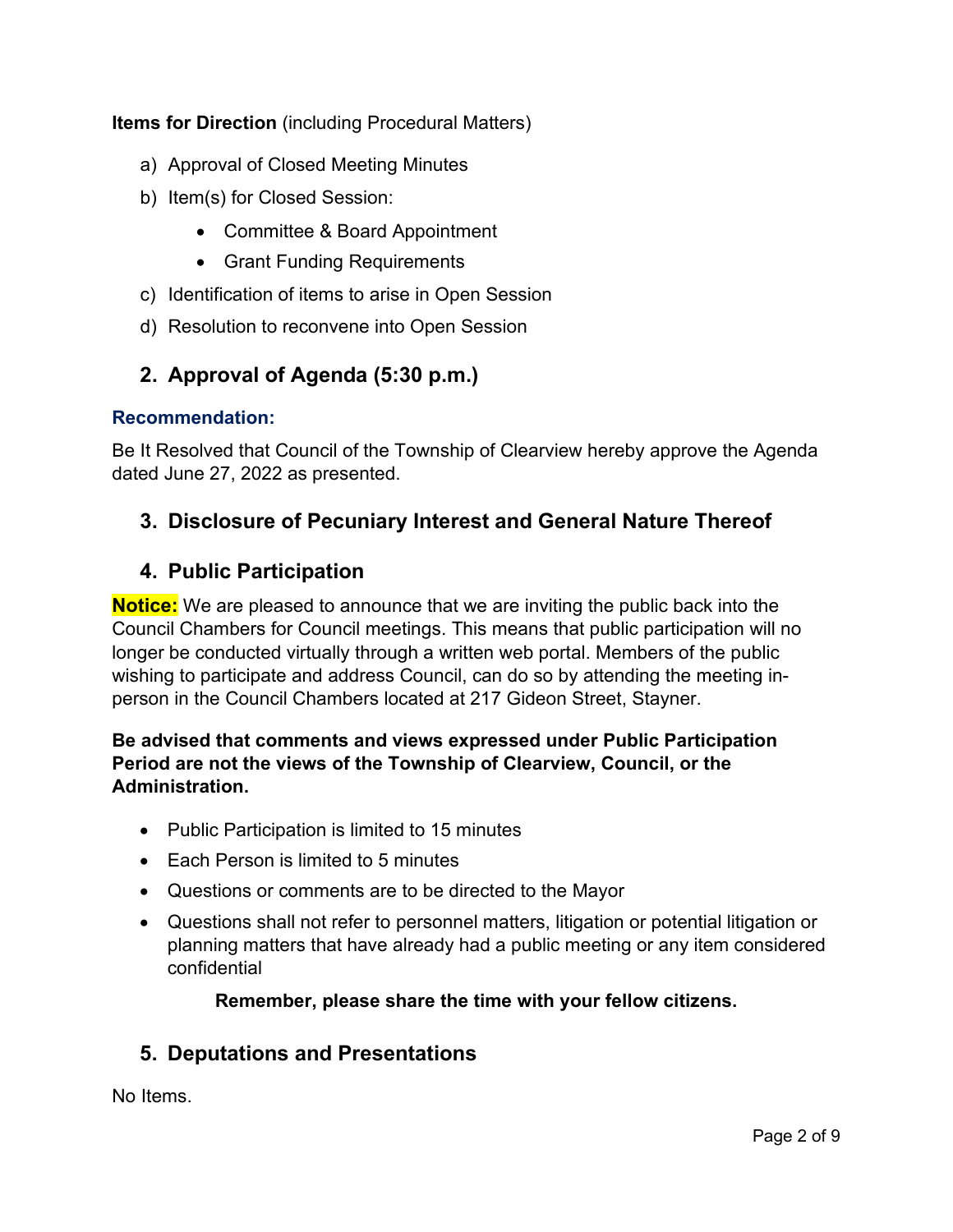## **6. Public Meetings**

No public meetings.

## **7. [Approval of Council Meeting Minutes](https://www.clearview.ca/sites/default/files/uploads/publications/2022-06-13_council_meeting_minutes_0.pdf)**

#### **Recommendation:**

Be It Resolved that Council of the Township of Clearview hereby approves the Minutes of the June 13, 2022 Council Meeting as presented.

- **8. Business arising from Minutes (if any)**
- **9. Communications from the Mayor**
- **9.1. Closed Session Report (if any)**
- **9.2. Municipal Engineers Association – [Retention of Professional Engineers at](https://www.clearview.ca/sites/default/files/uploads/publications/9.2_municipal_engineers_association_-_retention_of_professional_engineers_at_ontario_municipalities.pdf)  [Ontario Municipalities](https://www.clearview.ca/sites/default/files/uploads/publications/9.2_municipal_engineers_association_-_retention_of_professional_engineers_at_ontario_municipalities.pdf)**

#### **Recommendation:**

Be It Resolved that Council of the Township of Clearview hereby receive Communications from the Mayor for information.

## **10. County Reports and Information**

- **10.1 County of Simcoe News Release – [Sylvia Bray Elected on FCM Board](https://www.clearview.ca/sites/default/files/uploads/publications/10.1_county_of_simcoe_news_release_-_sylvia_bray_elected_on_fcm_board.pdf)**
- **10.2 County of Simcoe News Release – [Kirtland's Warbler makes Appearance](https://www.clearview.ca/sites/default/files/uploads/publications/10.2_county_of_simcoe_news_release_-_kirtlands_warbler_makes_appearance.pdf)**
- **10.3 County of Simcoe News Release – [Entrepreneurs Awarded Grants to](https://www.clearview.ca/sites/default/files/uploads/publications/10.3_county_of_simcoe_news_release_-_entrepreneurs_awarded_grants_to_support_new_tourism_ideas.pdf)  [Support New Tourism Ideas](https://www.clearview.ca/sites/default/files/uploads/publications/10.3_county_of_simcoe_news_release_-_entrepreneurs_awarded_grants_to_support_new_tourism_ideas.pdf)**
- **10.4 County of Simcoe Advisory – [Statutory Public Meeting on Official Plan](https://www.clearview.ca/sites/default/files/uploads/publications/10.4_county_of_simcoe_advisory_-_statutory_public_meeting_on_official_plan_amendment.pdf)  [Amendment](https://www.clearview.ca/sites/default/files/uploads/publications/10.4_county_of_simcoe_advisory_-_statutory_public_meeting_on_official_plan_amendment.pdf)**
- **10.5 County of Simcoe News Release - [Serve Your Community as a Municipal](https://www.clearview.ca/sites/default/files/uploads/publications/10.5_county_of_simcoe_news_release_-_serve_your_community_as_a_municipal_election_audit_volunteer.pdf)  [Election Audit Volunteer](https://www.clearview.ca/sites/default/files/uploads/publications/10.5_county_of_simcoe_news_release_-_serve_your_community_as_a_municipal_election_audit_volunteer.pdf)**

#### **Recommendation:**

Be It Resolved that Council of the Township of Clearview hereby receive County Reports and Information.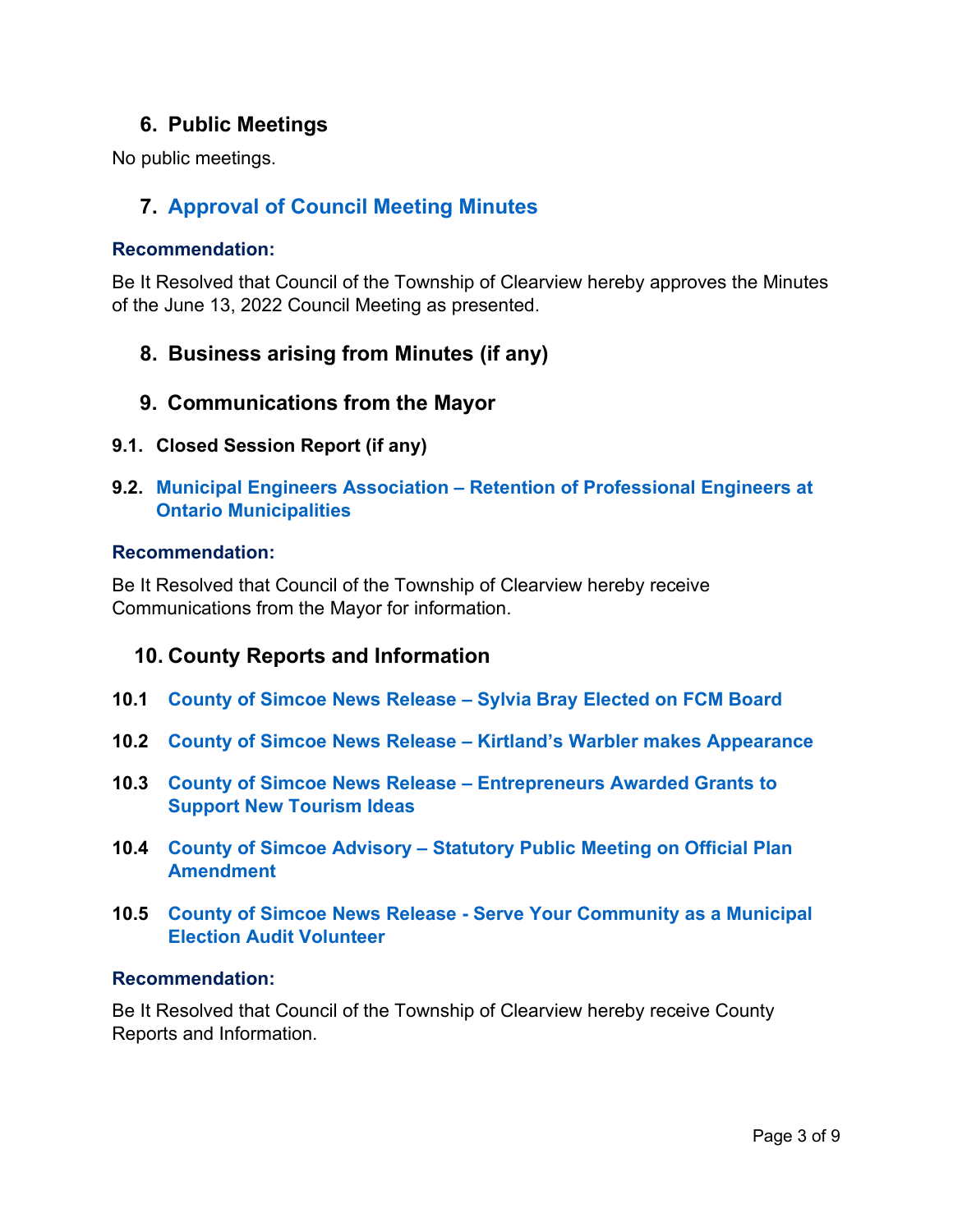## **11. Council Reports and Community Announcements**

### **11.1. Ward Reports**

**11.2 [COU-004-2022 Establishment of Affordable Housing Committee](https://www.clearview.ca/sites/default/files/uploads/publications/11.2_cou-004-2022_establishment_of_affordable_housing_committee.pdf) Appendix A - [2022-06-13 Regional Housing Task Force Presentation](https://www.clearview.ca/sites/default/files/uploads/publications/appendix_a_-_2022-06-13_regional_housing_task_force_presentation.pdf) Appendix B - [SGB Regional Housing Task Force Report](https://www.clearview.ca/sites/default/files/uploads/publications/appendix_b_-_sgb_regional_housing_task_force_report.pdf)**

#### **Recommendation:**

Be It Resolved that Council of the Township of Clearview hereby:

- 1) Receive report COU-004-2022 (Establishment of Affordable Housing Committee) dated June 27, 2022; and,
- 2) Direct staff to bring back a report in the beginning of the new term of Council (2022-2026), before the end of March 2023, to discuss establishing a new Affordable Housing Committee as a Council committee.

## **11.3 Speed Reduction on Fairgrounds Road**

**[Original Council Report PW-007-2022 –](https://www.clearview.ca/sites/default/files/uploads/publications/pw-007-2022_speed_reduction_of_various_roads.pdf) Speed Reduction on Various Roads Legal & Insurance Opinion – [Traffic Calming Policy and Speed Reduction](https://www.clearview.ca/sites/default/files/uploads/publications/11.2_traffic_calming_policy_speed_reduction_opinion.pdf)**

**Note:** The motion was originally approved at the March 7, 2022 meeting and then reconsidered at the March 21, 2022 Council meeting. At that time, Council then referred the motion to staff for a legal opinion. Council was presented the legal opinion at their June 13, 2022 meeting. Now procedurally, the original motion is being brought forward to Council as part of the reconsideration.

#### **Recommendation:**

Be It Resolved that Council of the Township of Clearview hereby:

- 1) Approves reducing the speed limit on Fairgrounds Road from 80km/hr to 60 km/hr from County Road 9 to County Road 91 and from 33/34 Side Road to the town limits (Beachwood Road) to address vertical alignment and cross section constraints for multi-modal travel by directing staff to present the speed reduction by-law at the next Council meeting; and,
- 2) That the expenditure in the amount of \$18,551.64 to reduce the speed on the road be funded through the Public Works Capital Budget for Traffic Control **Devices**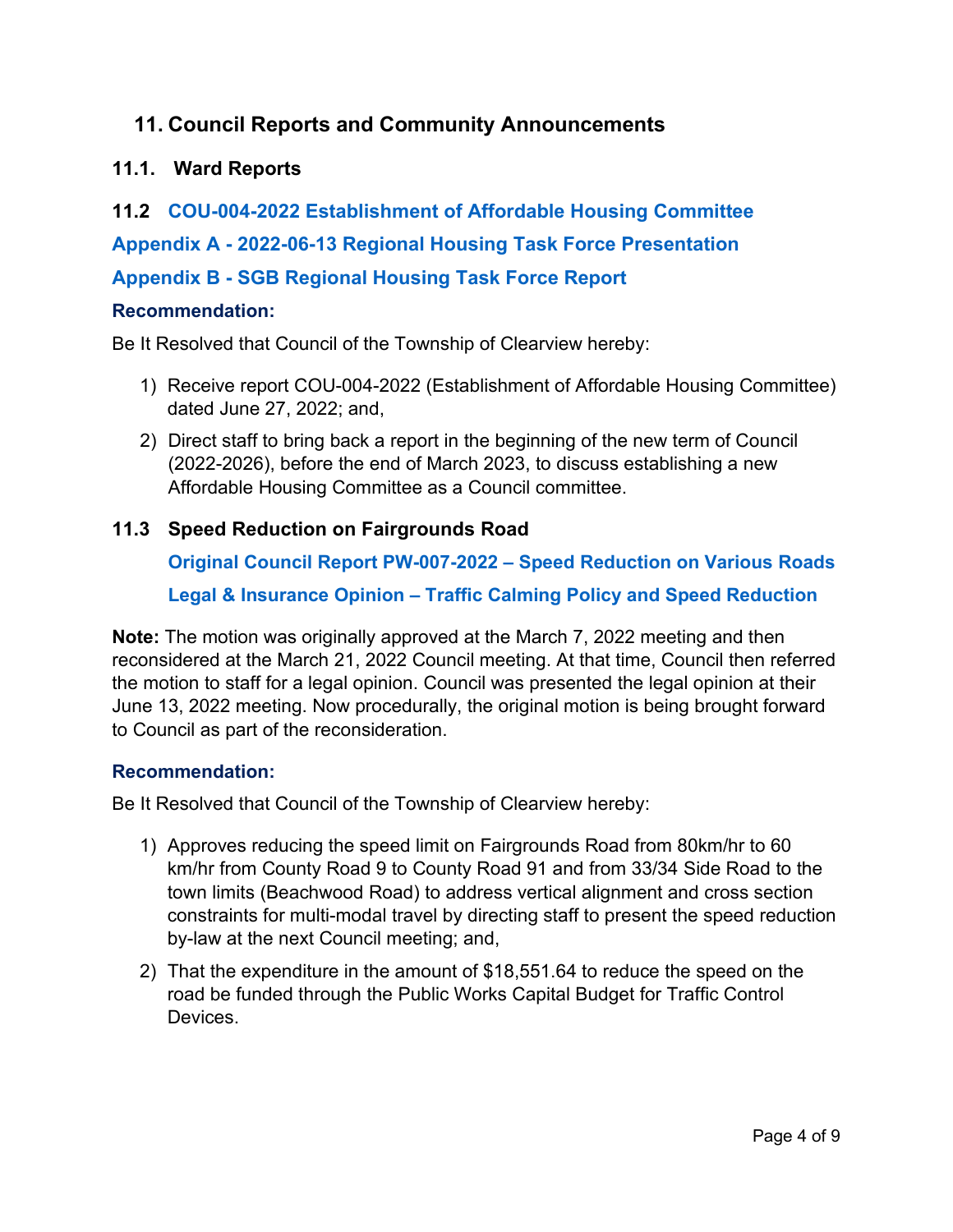#### **11.4 Speed Reduction on Riverside Drive and Concession 6 North**

**[Original Council Report PW-007-2022 – Speed Reduction on Various Roads](https://www.clearview.ca/sites/default/files/uploads/publications/pw-007-2022_speed_reduction_of_various_roads.pdf) [Legal & Insurance Opinion – Traffic Calming Policy and Speed Reduction](https://www.clearview.ca/sites/default/files/uploads/publications/11.2_traffic_calming_policy_speed_reduction_opinion.pdf)**

**Note:** The motion was originally approved at the March 7, 2022 meeting and then reconsidered at the March 21, 2022 Council meeting. At that time, Council then referred the motion to staff for a legal opinion. Council was presented the legal opinion at their June 13, 2022 meeting. Now procedurally, the original motion is being brought forward to Council as part of the reconsideration.

#### **Recommendation:**

Be It Resolved that Council of the Township of Clearview hereby:

- 1) Approves reducing the speed limit on Riverside Drive from 70km/hr to 60km/hr from County Road 9 to 15/16 Sideroad and Concession 6 North from County Road 91 for 1.1 km be reduced from 80 km/hr to 60 km/hr and from where the 50km/hr zone ends to the Poplar Side Road be changed from 80 km/hr to 60 km/hr, to address horizontal alignment constraints by directing staff to present the speed reduction by-law at the next Council meeting; and,
- 2) That the expenditure in the amount of \$11,854.00 to reduce the speed on the road be funded through the Public Works Capital Budget for Traffic Control **Devices**

## **12 Department Reports and By-laws**

#### **Community Services**

#### **[CS-035-2022 Community Improvement Applications](https://www.clearview.ca/sites/default/files/uploads/publications/cs-035-2022_-_cip_applications_7296_h26_and_7304_h26_1.pdf)**

#### **Recommendation:**

Be It Resolved that Council of the Township of Clearview hereby:

- 1) Receive report CS-035-2022 (Community Improvement Applications) dated June 27, 2022; and
- 2) Approve Community Improvement Grants as per the Director of Community Services Report CS-035-2022 for the following properties:
	- a) 7796 Highway 26
	- b) 7304 Highway 26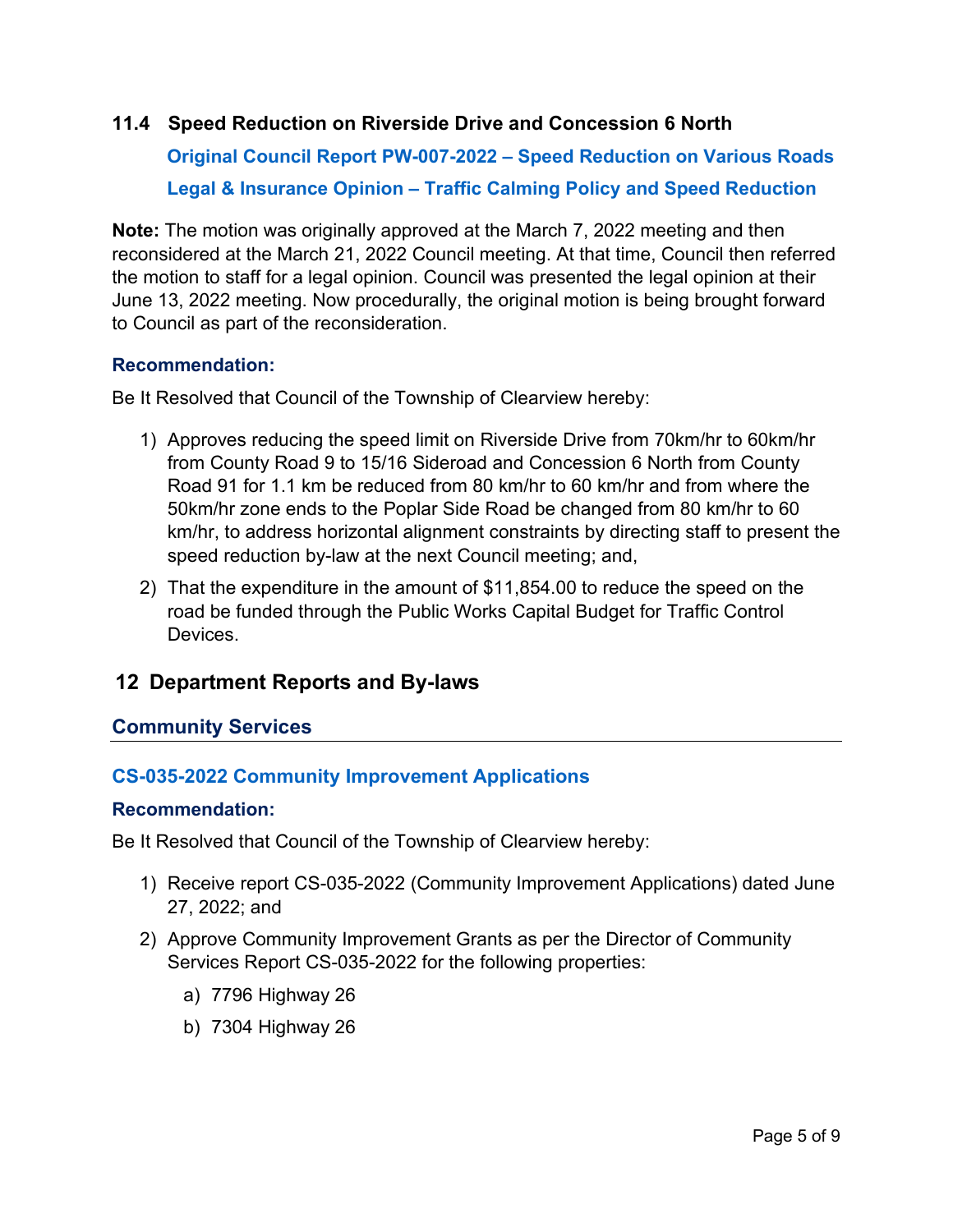#### **[CS-036-2022 Zoning By-law Amendment –](https://www.clearview.ca/sites/default/files/uploads/publications/cs-036-2022_-_zoning_by-law_11_locke.pdf) 11 Locke Avenue, Stayner**

#### **Recommendation:**

Be It Resolved that Council of the Township of Clearview hereby:

- 1) Receive report CS-036-2022 (Zoning By-law Amendment 11 Locke Avenue, Stayner) dated June 27th, 2022; and,
- 2) That By-law 22-42 for the lands municipally known as 21 Locke Avenue, Stayner and legally described as West Part of Lot 26, Concession 2, formerly in Township of Nottawasaga, now in the Township of Clearview, be presented to Council for approval.

#### **[CS-037-2022 Zoning By-law Amendment –](https://www.clearview.ca/sites/default/files/uploads/publications/cs-037-2022_-_zoning_by-law_21_locke.pdf) 21 Locke Avenue, Stayner**

#### **Recommendation:**

Be It Resolved that Council of the Township of Clearview hereby:

- 1) Receive report CS-037-2022 (Zoning By-law Amendment 21 Locke Avenue, Stayner) dated June 27th, 2022; and,
- 2) That By-law 22-43 for the lands municipally known as 21 Locke Avenue, Stayner and legally described as West Part of Lot 26, Concession 2, RP 51R658 Pt 14formerly in Township of Nottawasaga, now in the Township of Clearview, be presented to Council for approval.

#### **[CS-038-2022 Zoning By-law Amendment –](https://www.clearview.ca/sites/default/files/uploads/publications/cs-038-2022_-zoning_by-law_34_locke.pdf) 34 Locke Avenue, Stayner**

#### **Recommendation:**

Be It Resolved that Council of the Township of Clearview hereby:

- 1) Receive report CS-038-2022 (Zoning By-law Amendment 34 Locke Avenue, Stayner) dated June 27th, 2022; and,
- 2) That By-law 22-51 for the lands municipally known as 34 Locke Avenue, Stayner and legally described as Part of Lot 26 PCL 7, Concession 2, formerly in Township of Nottawasaga, now in the Township of Clearview, be presented to Council for approval.

#### **[CS-039-2022 Committee of Adjustment June Report](https://www.clearview.ca/sites/default/files/uploads/publications/cs-039-2022_june_2022_coa_report.pdf)**

#### **Recommendation:**

Be It Resolved that Council of the Township of Clearview hereby:

1) Receive report CS-039-2022 (COA June Report) dated June 27, 2022, for information.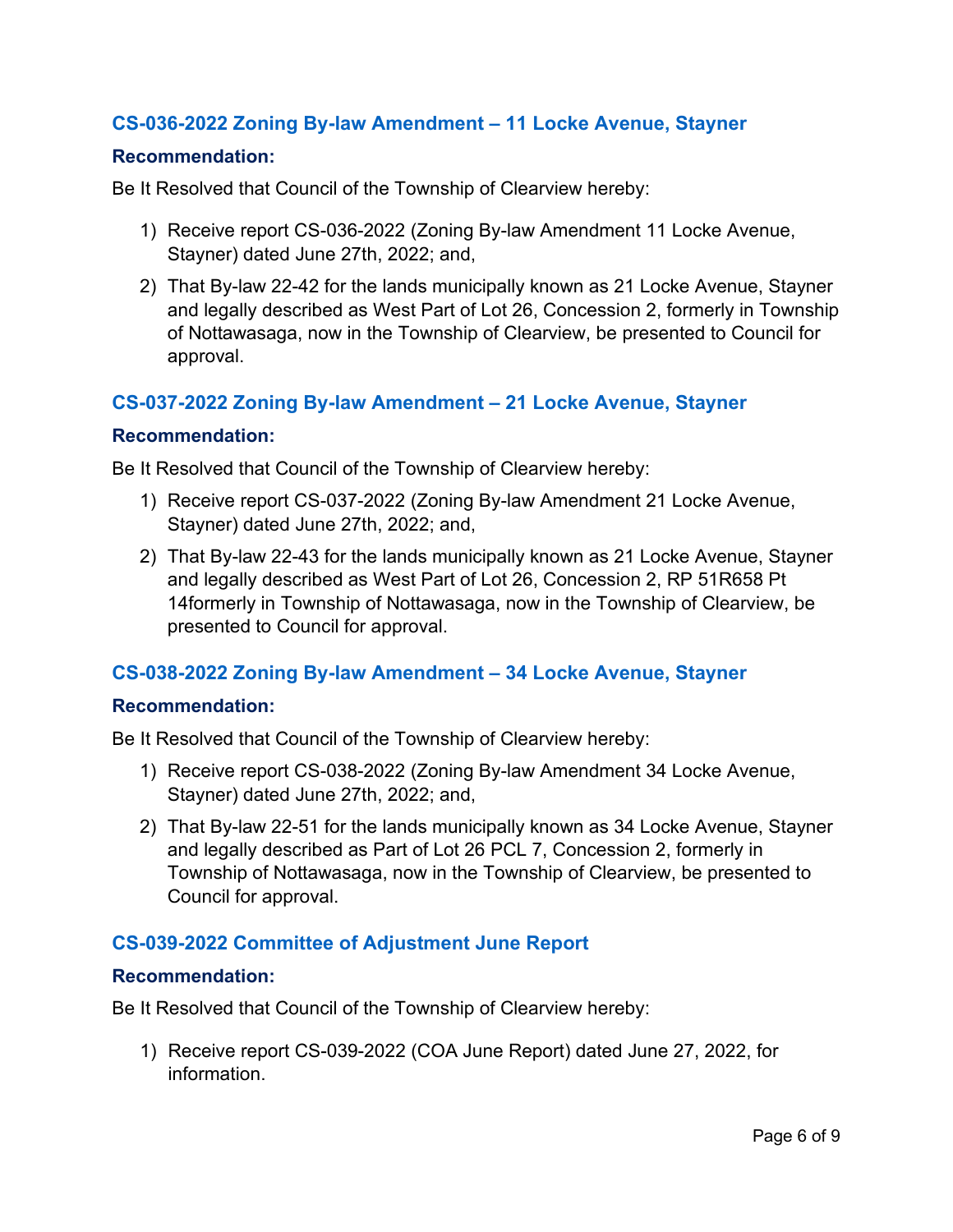#### **Public Works**

#### **[PW-025-2022 Transit Service Request for Proposal \(RFP\) Award](https://www.clearview.ca/sites/default/files/uploads/publications/pw-025-2022_transit_service_rfp_award.pdf)**

#### **Recommendation:**

Be It Resolved that Council of the Township of Clearview hereby:

- 1) Receive report PW-025-2022 (Transit Service Request for Proposal (RFP) Award) dated June 27, 2022; and,
- 2) Award Landmark Student Transportation Clearview's portion of the Transit Operation and Maintenance of Conventional Transit contract in the amount of \$1,172,080.00 in total, for a five (5) year period; and,
- 3) Award Landmark Student Transportation Clearview's portion of the Transit Operation and Maintenance of Specialized Transit contract for a five (5) year period based on an hourly rate of \$44.59 for year one of the contract, \$45.71 for year two, \$46.85 for year three, \$48.02 for year four and \$49.22 for year five.

#### **[PW-026-2022 Stayner Water Supply Financing Update](https://www.clearview.ca/sites/default/files/uploads/publications/pw-026-2022_stayner_water_supply_financing_update.pdf)**

#### **Recommendation:**

Be It Resolved that Council of the Township of Clearview hereby:

1) Receive report PW-026-2022 (Stayner Water Supply Financing Update) dated June 27, 2022, for information.

#### **Legislative Services/Clerks**

#### **[LS-016-2022 Amend Fees & Charges By-law for Cemetery Services](https://www.clearview.ca/sites/default/files/uploads/publications/ls-016-2022_amend_fees_charges_by-law_cemetery_services.pdf)**

#### **Recommendation:**

Be It Resolved that Council of the Township of Clearview hereby:

- 1) Receive Report LS-016-2022 (Amend Fees & Charges By-law Cemetery Services) dated June 27, 2022; and,
- 2) Amend Schedule "K" of By-law 17-110 (Fees & Charges By-law) to include revised fees and clarification regarding Cemetery Services.

#### **[LS-017-2022 Creemore Business Improvement Area Constitution Update](https://www.clearview.ca/sites/default/files/uploads/publications/ls-017-2022_creemore_bia_constitution_update_0.pdf)**

#### **Recommendation:**

Be It Resolved that Council of the Township of Clearview hereby:

1) Receive the Report LS-017-2022 (Creemore BIA Constitution Update) dated June 27, 2022; and,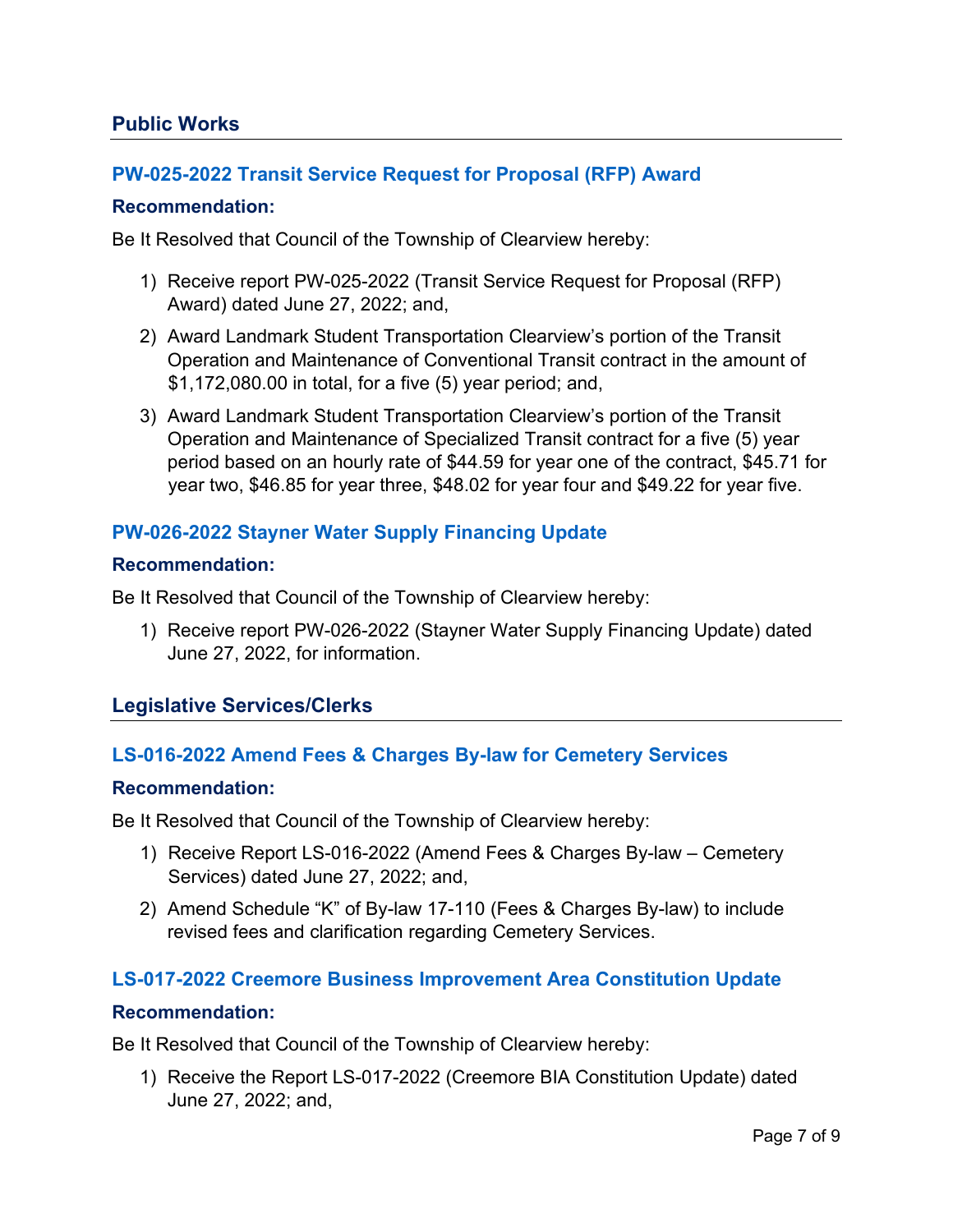- 2) That Council support the proposed amendments to the Creemore Business Improvement Area Constitution as outlined in this report; and,
- 3) That By-law 22-52 be presented to Council for approval at the June 27, 2022, meeting establishing an updated Creemore Business Improvement Area Constitution.

### **By-laws**

## **[22-17 Prescribe Rate of Speed \(Concession 10 Nottawasaga\)](https://www.clearview.ca/sites/default/files/uploads/publications/22-17_prescribe_rate_of_speed_concession_10_nottawasaga_0.pdf)**

**Note:** At the March 21, 2022 meeting, Council referred the speed by-law for Concession 10 to staff for a legal opinion. Council was presented the legal opinion at their June 13, 2022 meeting. Now procedurally, the by-law is being brought forward to Council for decision.

#### **Recommendation:**

Be It Resolved that By-law 22-17, being a by-law that prescribes a rate of speed for motor vehicles driven on certain public highways (Concession 10 Nottawasaga), be presented and read a first, second and third time and finally passed this 27<sup>th</sup> day of June, 2022.

#### **[22-42 Zoning By-law Amendment – 11 Locke Avenue](https://www.clearview.ca/sites/default/files/uploads/publications/22-42_zba_11_locke_avenue.pdf)**

#### **Recommendation:**

Be It Resolved that By-law 22-42, being a by-law to regulate the use of land and the character, location and use of buildings and structures on lands municipally known as 11 Locke Avenue, and legally described as West Part of Lot 26, Concession 2, be presented and read a first, second and third time and finally passed this 27<sup>th</sup> day of June, 2022.

#### **[22-43 Zoning By-law Amendment – 21 Locke Avenue](https://www.clearview.ca/sites/default/files/uploads/publications/22-43_zba_21_locke_avenue.pdf)**

#### **Recommendation:**

Be It Resolved that By-law 22-43, being a by-law to regulate the use of land and the character, location and use of buildings and structures on lands municipally known as 21 Locke Avenue, and legally described as West Part of Lot 26, Concession 2, 51R658 Part 14, be presented and read a first, second and third time and finally passed this  $27<sup>th</sup>$ day of June, 2022.